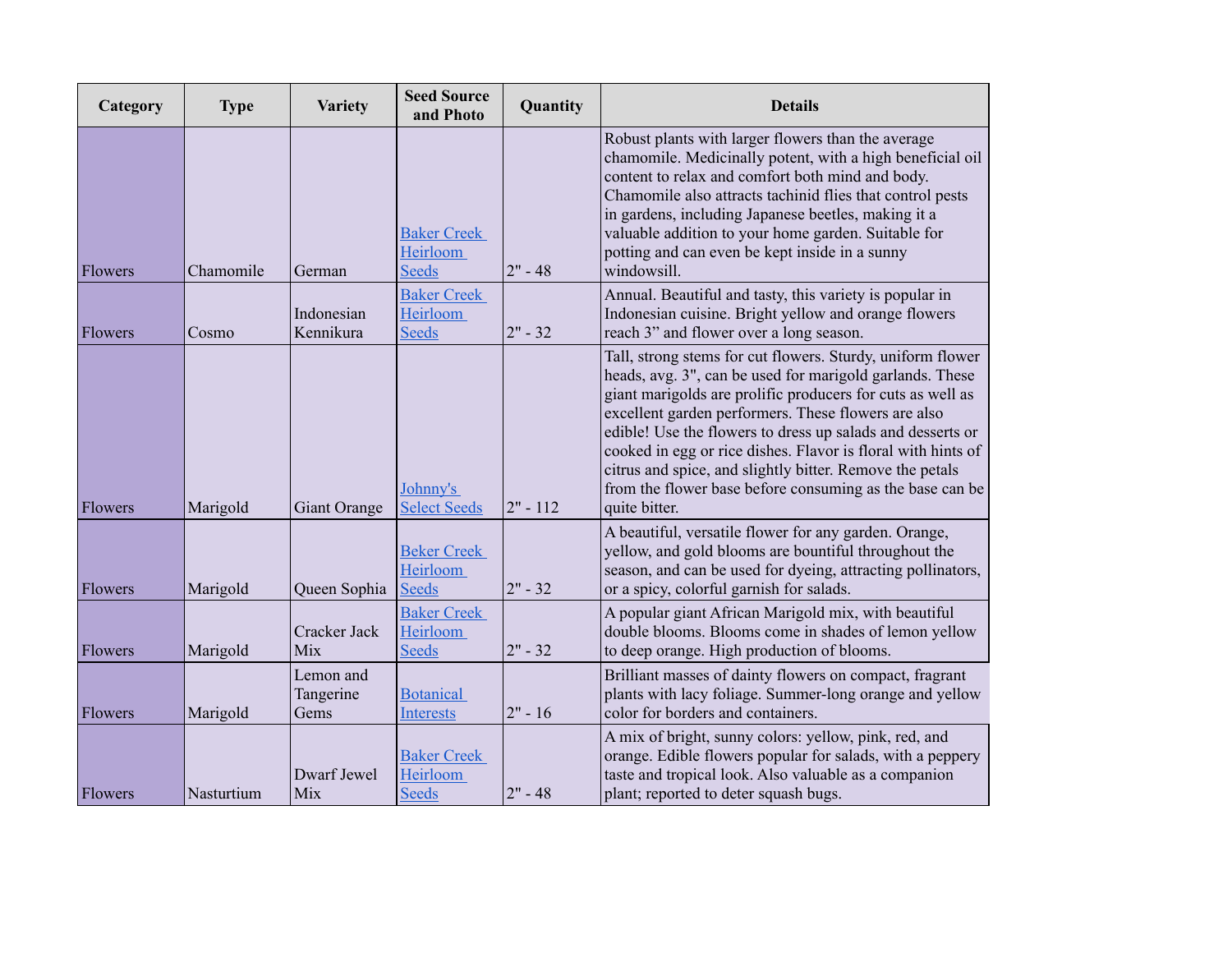| Flowers | Nasturtium   | Empress of<br>India                | Johnny's<br><b>Select Seeds</b>                | $2" - 48$                           | A Victorian era heirloom with beautiful scarlet flowers<br>and dark green foliage. Nasturtiums make excellent<br>companions to nearly any vegetable crop, and can help<br>deter insect pests. Both the flowers and leaves are edible<br>and make for a great peppery garnish or garden snack.                    |
|---------|--------------|------------------------------------|------------------------------------------------|-------------------------------------|------------------------------------------------------------------------------------------------------------------------------------------------------------------------------------------------------------------------------------------------------------------------------------------------------------------|
| Flowers | Nasturtium   | Tip Top<br>Alaska<br>Salmon        | <b>Baker Creek</b><br>Heirloom<br><b>Seeds</b> | $2" - 48$                           | A favorite edible flower in a soft, salmon color. Compact<br>plants reach 8" tall. The variegated leaves are also edible<br>and make a spicy green in salads. The romantic blush<br>toned petals are perfect for fine edible flower designs.<br>Valuable as a companion plant; reported to deter squash<br>bugs. |
| Flowers | Snapdragon   | <b>Tall Deluxe</b>                 | <b>Baker Creek</b><br>Heirloom<br><b>Seeds</b> | $2" - 48$                           | Tender Perennial. Beautiful, 30-36" flower spikes in a<br>brilliant range of colors: pink, red, yellow, lavender, and<br>rose. Native to southern Europe.                                                                                                                                                        |
| Flowers | Strawflower  | Strawberry<br>Banana<br>Sundae Mix | Grand<br>Prismatic Seed 2" - 32                |                                     | A feast for the eyes fresh or dried. This mix is made up of<br>pinks, yellows, and whites                                                                                                                                                                                                                        |
| Flowers | Strawflower  | Vintage White                      | Johnny's<br><b>Seeds</b>                       | $2" - 32$                           | Profuse bloomers for fresh or dried arrangements. Tall,<br>well-branched plants produce pure white, double flowers<br>2-2 1/2" across. Also known as bracted strawflower. Ht.<br>$36 - 40$ ".                                                                                                                    |
| Flowers | Sunflower    | Red Torch<br>Mexican<br>Sunflower  | <b>Baker Creek</b><br>Heirloom Seed 3" - 48    |                                     | Brilliant, red-orange, 2-3" flowers, make for a beautiful<br>flower to look at, as well as an attractant for butterflies.<br>These bloom over a very long season, and the plants<br>produce masses of blooms. The large 5 foot plants are<br>very beautiful.                                                     |
| Flowers | Sunflower    | Tall Orange<br>Sun                 | <b>Baker Creek</b><br>Heirloom Seed 3" - 48    |                                     | Yellow-orange, 6", fully double flowers look like super-<br>sized chrysanthemums, perched atop plants reaching 5<br>feet in height.                                                                                                                                                                              |
| Flowers | Zinnia       | Mazurkia Pink                      | <b>Baker Creek</b><br>Heirloom<br><b>Seeds</b> | $2" - 64$                           | Annual. Each scarlet petal is tipped in cream, and both<br>are set off by circular golden tracery at each flower's<br>heart. Sumptuous! Dahlia flowers, large bloom size,<br>robust plants: what more could a zinnia connoisseur ask<br>for?                                                                     |
| Herbs   | <b>Basil</b> | Genovese<br>Italian                | Johnny's<br>Selected<br>Seeds.                 | $2" - 192$<br>large 6 Pack<br>$-60$ | Genovese Basil is a popular Italian pesto basil. Its flavor<br>is slightly sweet and peppery. Easy to grow and<br>adaptable—an excellent variety for home gardeners!<br>Harvest regularly for a long harvest season.                                                                                             |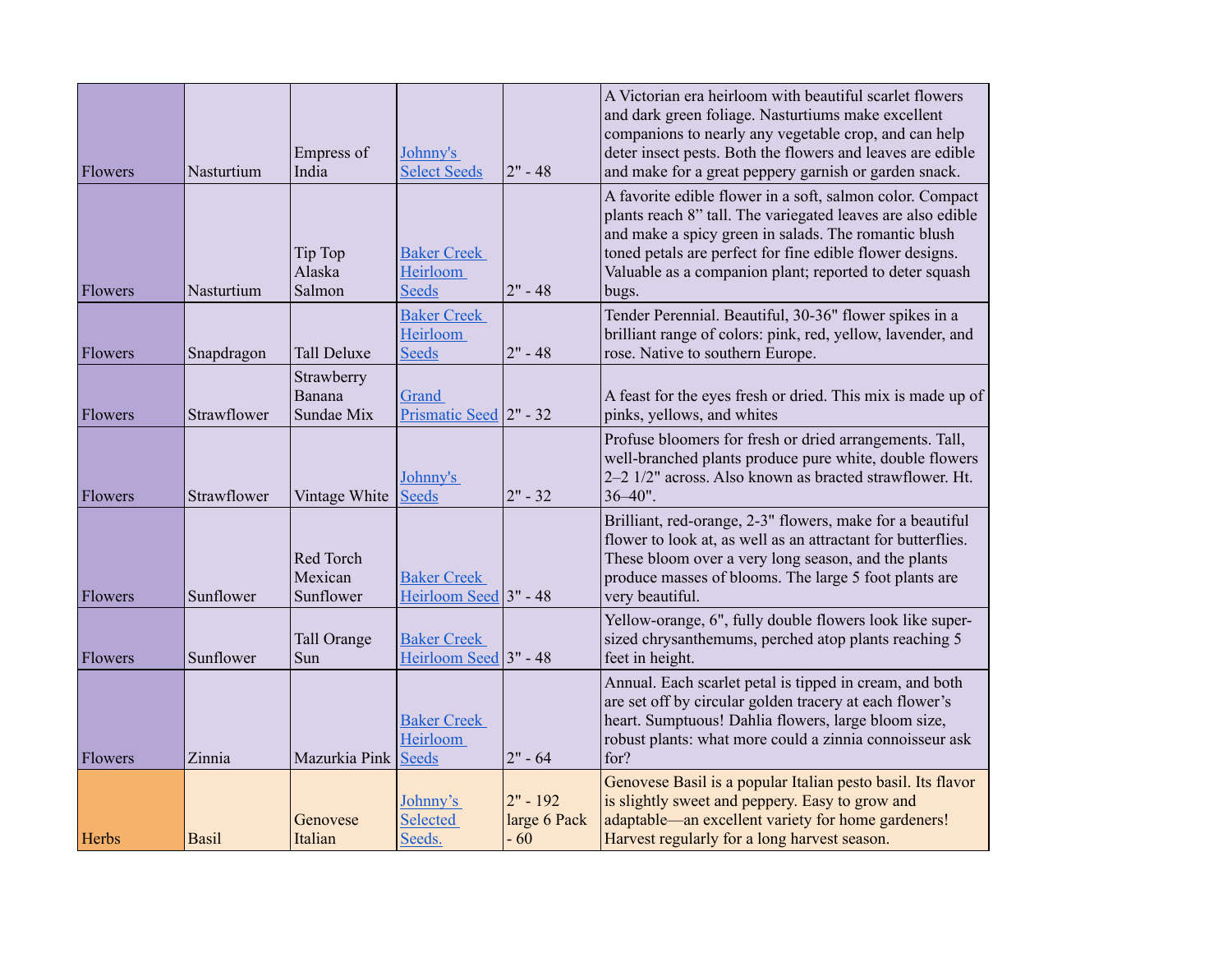| Herbs      | <b>Basil</b>      | <b>Sweet Thai</b>         | Johnny's<br>Selected<br>Seeds.                        | $2" - 64$              | Authentic Thai basil flavor. Try it as a flavorful garnish<br>for sweet dishes. Green, 2" long leaves have a spicy,<br>anise-clove flavor. Attractive purple stems and blooms.                                                          |
|------------|-------------------|---------------------------|-------------------------------------------------------|------------------------|-----------------------------------------------------------------------------------------------------------------------------------------------------------------------------------------------------------------------------------------|
| Vegetables | <b>Broccoli</b>   | Happy Rich                | <b>Seed Savers</b><br>Exchange                        | $3" - 45$              | These compact Italian broccoli plants will feed you more<br>than once - after the main head is harvested, many side<br>shoots/sprouts form and can be harvested multiple times.<br>Plants are compact, and produce heads about 4" wide. |
| Vegetables | Cabbage           | Capture Green             | Johnny's<br><b>Select Seeds</b>                       | $3" - 13$              | This vigorous green cabbage produces well-rounded, 3-6<br>lb. heads, depending on planting density. The crisp, sweet<br>taste, makes this cabbage perfect for fresh salads and cole<br>slaw.                                            |
| Vegetables | Cabbage           | <b>Red Kalibos</b>        | <b>Seed Savers</b><br>Exchange                        | $3" - 18$              | A beautiful Eastern European variety with elongated red<br>cabbages. Dense 2-3 lb. heads are sweet and perfect for<br>salads.                                                                                                           |
| Vegetables | Collard<br>Greens | Georgia<br>Southern       | <b>Seed Savers</b><br>Exchange                        | $3" - 23$              | This vitamin-rich, sweet and heat tolerant green will<br>produce right through the Moab summer. An old southern<br>favorite dating back to the 1800's.                                                                                  |
| Vegetables | Cucumber          | Armenian                  | <b>Snake River</b><br>Seed<br>Cooperative             | $3" - 54$              | Open-pollinated. Sweet, never-bitter, always crisp, mint-<br>green fruits grow up to 18" long!                                                                                                                                          |
| Vegetables | Cucumber          | Lemon                     | <b>Baker Creek</b><br><b>Heirloom</b><br><b>Seeds</b> | $3" - 36$              | This cucumber is the shape, size, and color of a lemon.<br>Sweet and mild flavor. Wonderful on its own, pickled, or<br>in salad. Late to set fruit, but worth the wait.                                                                 |
| Vegetables | Cucumber          | Marketmore                | <b>Botanical</b><br>Interests                         | $3" - 54$              | Vigorous, heat tolerant vines produce beautiful dark<br>green cucumbers. Cucumbers are ready to pick when 6"<br>-8" long, and continue to produce with regular picking.                                                                 |
| Vegetables | Cucumber          | <b>Boston</b><br>Pickling | <b>Baker Creek</b><br>Heirloom<br><b>Seeds</b>        | $3" - 72$              | An old heirloom dating back to 1880. Vigorous vines<br>give large yields of smooth green fruit. It is excellent for<br>pickles--very crisp and good quality. A very popular<br>variety at the turn of the 20th century.                 |
| Vegetables | Eggplant          | <b>Black Beauty</b>       | <b>Botanical</b><br>Interests                         | $2" - 32$<br>$4" - 45$ | A classic dark purple eggplant, this variety has well-<br>branched plants that bear fruit high off the ground. The<br>pear-shaped, purple-black skinned fruits will look<br>familiar but taste worlds better than store-bought.         |
| Vegetables | Eggplant          | Orient Express Seeds.     | Johnny's<br><b>Selected</b>                           | $2" - 18$<br>$4" - 30$ | A very dependable and early eggplant. Easy and delicious<br>to prepare in the kitchen. Glossy purple fruit are 8-10"<br>long.                                                                                                           |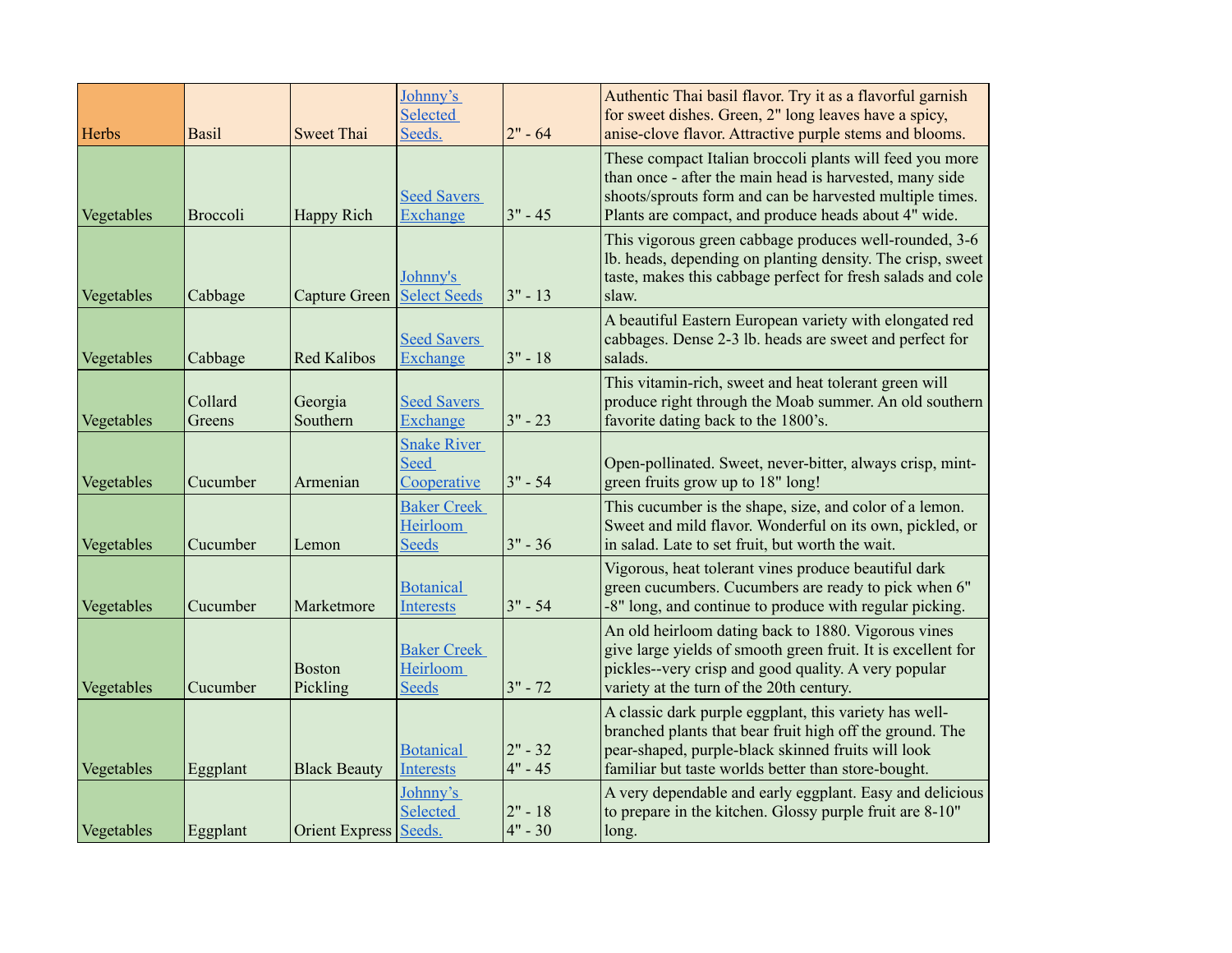| Vegetables | Ground<br>Cherry | Aunt Molly's                                   | <b>High Desert</b><br>Seed &<br>Gardens | $4" - 30$             | This yellow berry is closely related to a tomatillo with an<br>acidic tang and wild sweet taste. Very tasty with hints of<br>pineapple. Bushy low growing plants do well in poor<br>soils and are resilient in drought conditions.                                                                                   |
|------------|------------------|------------------------------------------------|-----------------------------------------|-----------------------|----------------------------------------------------------------------------------------------------------------------------------------------------------------------------------------------------------------------------------------------------------------------------------------------------------------------|
| Vegetables | Kale             | Lacinato                                       | <b>Seed Savers</b><br>Exchange          | $3" - 126$            | (aka Dinosaur, Nero di Toscana) Italian kale which<br>reportedly dates back to the 18th century. Blue-green<br>strap-like leaves are 3" wide by 10-18" long with a<br>heavily savoyed texture.                                                                                                                       |
| Vegetables | Kale             | <b>Red Russian</b>                             | Johnny's<br>Selected Seeds $3"$ - 126   |                       | Flat toothed leaves are dark green with purple veins, and<br>the stems are purple, too! The most tender of kale greens,<br>this variety is great for salads and light cooking.                                                                                                                                       |
| Vegetables | Leek             | King Richard                                   | Johnny's<br><b>Seeds</b>                | small 6 pack<br>$-24$ | King Richard is known for his long, white legs, and these<br>leeks are signature for beautiful, long white shanks.<br>These leeks can be harvested early for leek bunches, or<br>will continue growing and can be left to store in the<br>ground.                                                                    |
| Vegetables | Melon            | Cantaloupe,<br><b>Hale's Best</b><br>Jumbo     | <b>Botanical</b><br>Interests           | $3" - 18$             | An heirloom variety with excellent taste. Beautiful<br>golden ribbing on the outside of the fruit indicates<br>ripeness, and it's sweet smell will let you know when it's<br>ready to pick. Vines thrive in hot weather, and can be<br>trellised to save space in the garden.                                        |
| Vegetables | Melon            | Cantaloupe,<br>Noir des<br>Carmes              | <b>Seed Savers</b><br>Exchange          | $3" - 18$             | A true French cantaloupe named for the Carmelite monks<br>who once tended it in France. One of the easiest to grow<br>and most luxurious of all melons. Rich black-green skin<br>when immature, ripening to orange mottled with green.<br>Sweet, aromatic, orange flesh; flavor is complex and<br>deeply satisfying. |
| Vegetables | Melon            | Honeydew,<br><b>Sweet Delight</b>              | <b>Botanical</b><br>Interests           | $3" - 18$             | These vine-ripened honeydew melons are incredibly<br>sweet, far superior to store-bought. Melons grow to about<br>7" in diameter and weigh 7-8 lbs.                                                                                                                                                                  |
| Vegetables | Melon            | Watermelon,<br><b>Sugar Baby</b>               | NK Lawn and<br>Garden                   | $3" - 36$             | Famous for high sugar content and great flavor. Dark red,<br>firm, and fine textured flesh on these large 25 lb fruits.                                                                                                                                                                                              |
| Vegetables | Melon            | Watermelon,<br>Mountain<br><b>Sweet Yellow</b> | <b>Seed Savers</b><br>Exchange          | $3" - 18$             | Oblong 20-35 lb fruits with dark and light green stripes.<br>Extra firm, deep yellowish flesh and black seeds. Quite<br>productive, very high sugar content.                                                                                                                                                         |
| Vegetables | Melon            | Watermelon,<br>Orangeglo                       | <b>Seed Savers</b><br>Exchange          | $3" - 18$             | Fiery-orange flesh is sugary, delicious, and crisp. Large,<br>oblong fruits average 25 lbs. A reliable producer and<br>Heritage Farm favorite.                                                                                                                                                                       |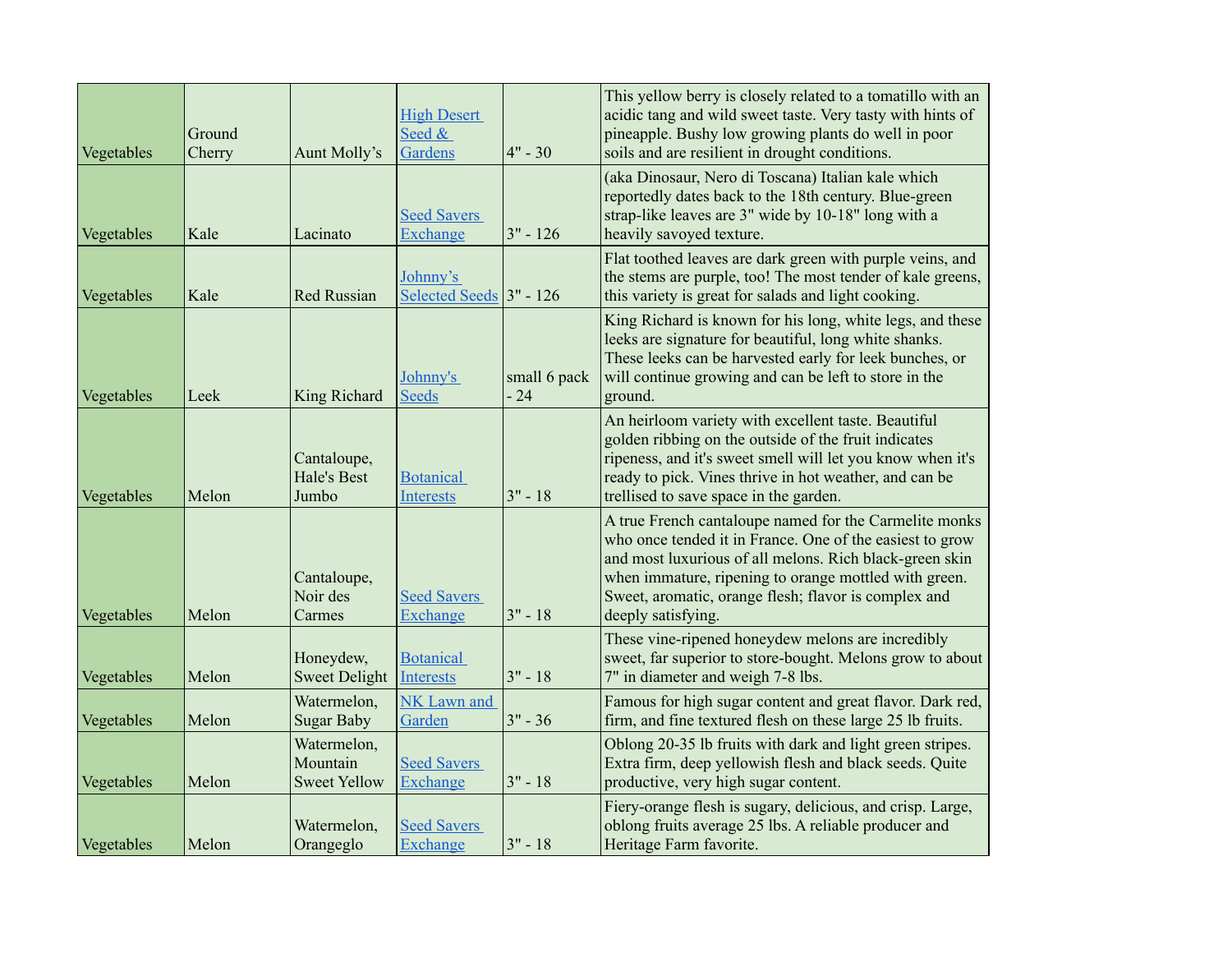| Vegetables | Okra   | Clemson<br>Spineless                | Johnny's<br>Selected Seeds 2" - 32             |                                      | A popular spineless heirloom variety of okra. The tall<br>plants produce medium-green pods that are delicious<br>fried or added to curry, gumbo, and more unique dishes.                                                                                                                                                                      |
|------------|--------|-------------------------------------|------------------------------------------------|--------------------------------------|-----------------------------------------------------------------------------------------------------------------------------------------------------------------------------------------------------------------------------------------------------------------------------------------------------------------------------------------------|
| Vegetables | Okra   | Red Burgundy                        | <b>Seed Savers</b><br>Exchange                 | $2" - 32$                            | Stunning 4' plants with burgundy accents and tender<br>burgundy pods up to 6" long. Cook just like green okra!                                                                                                                                                                                                                                |
| Vegetables | Onion  | Monastrell<br>Red                   | Alice drogin                                   | small 6 pack<br>$-24$<br>$\mathbf Q$ | large 6 pack - Large semi-flattened globes with a rich red skin color.<br>Hold great in the field.                                                                                                                                                                                                                                            |
| Vegetables | Onion  | Red Mountain                        | <b>Alice Drogin</b>                            |                                      | large 6 pack $\text{-}$   A great red onion with early harvest and good storage.<br>Purple-red skins and rings have a mild flavor.                                                                                                                                                                                                            |
| Vegetables | Onion  | <b>Yellow Sweet</b><br>Spanish Utah | <b>Botanical</b><br><b>Interests</b>           | small 6 pack<br>$-36$                | Large 2 lb onions have golden bulbs with sweet white<br>flesh that is perfect for slicing and eating raw or cooked.                                                                                                                                                                                                                           |
| Vegetables | Onion  | Walla Walla                         | <b>Alice Drogin</b>                            | large 6 pack -<br>6                  | Large onions with a famously mild and sweet taste, can<br>grow up to 2 lb each!                                                                                                                                                                                                                                                               |
| Vegetables | Onion  | Patterson                           | <b>Alice Drogin</b>                            | large 6 pack -<br>6                  | Long-keeping storage onion, with large bulbs and<br>pungent taste.                                                                                                                                                                                                                                                                            |
| Vegetables | Onion  | Ovation                             | <b>Alice Drogin</b>                            | large 6 pack -<br>6                  | Reliable, consisten production of extra-large globe<br>shaped yellow onions. Stores well.                                                                                                                                                                                                                                                     |
| Vegetables | Onion  | Wethersfield<br>Red                 | <b>Baker Creek</b><br>Heirloom<br><b>Seeds</b> | small 6 pack<br>$-24$                | The 1856 Comstock-Ferre catalog states, "It is the kind<br>mostly grown at Wethersfield. It grows to large size, deep<br>red, thick, approaching to round shape, fine-grained,<br>pleasant flavored, and very productive. It ripens in<br>September and keeps well." It is a slightly flattened, deep<br>blood-red onion of renowned quality. |
| Vegetables | Pepper | Ajvarski                            | <b>Baker Creek</b><br>Heirloom<br>Seeds        | $2" - 16$<br>$4" - 15$               | An outstanding roasting pepper variety from eastern<br>Macedonia. Stocky plants produce many 6-7" fruits that<br>ripen from green to a deep red color, with great taste and<br>fragrance. Fruits can be enjoyed simply roasted, or eaten<br>traditionally: grind the roasted peppers and spread on<br>bread with a soft feta-like cheese.     |
| Vegetables | Pepper | <b>Baron Ancho</b>                  | Johnny's<br><b>Select Seeds</b>                | $ 2" - 32 $<br>$4" - 15$             | This hot pepper has great flavor and thick, meaty pods. A<br>famous variety from New Mexico in a region with a<br>similar climate and elevation to Moab.                                                                                                                                                                                      |
| Vegetables | Pepper | California<br>Wonder                | <b>Botanical</b><br><b>Interests</b>           | $2" - 32$<br>$4" - 30$               | An heirloom variety of the traditional bell pepper. Large<br>fruits can be harvested when green or when fully ripened<br>to red. Great taste when eated raw or as a roasted stuffed<br>pepper.                                                                                                                                                |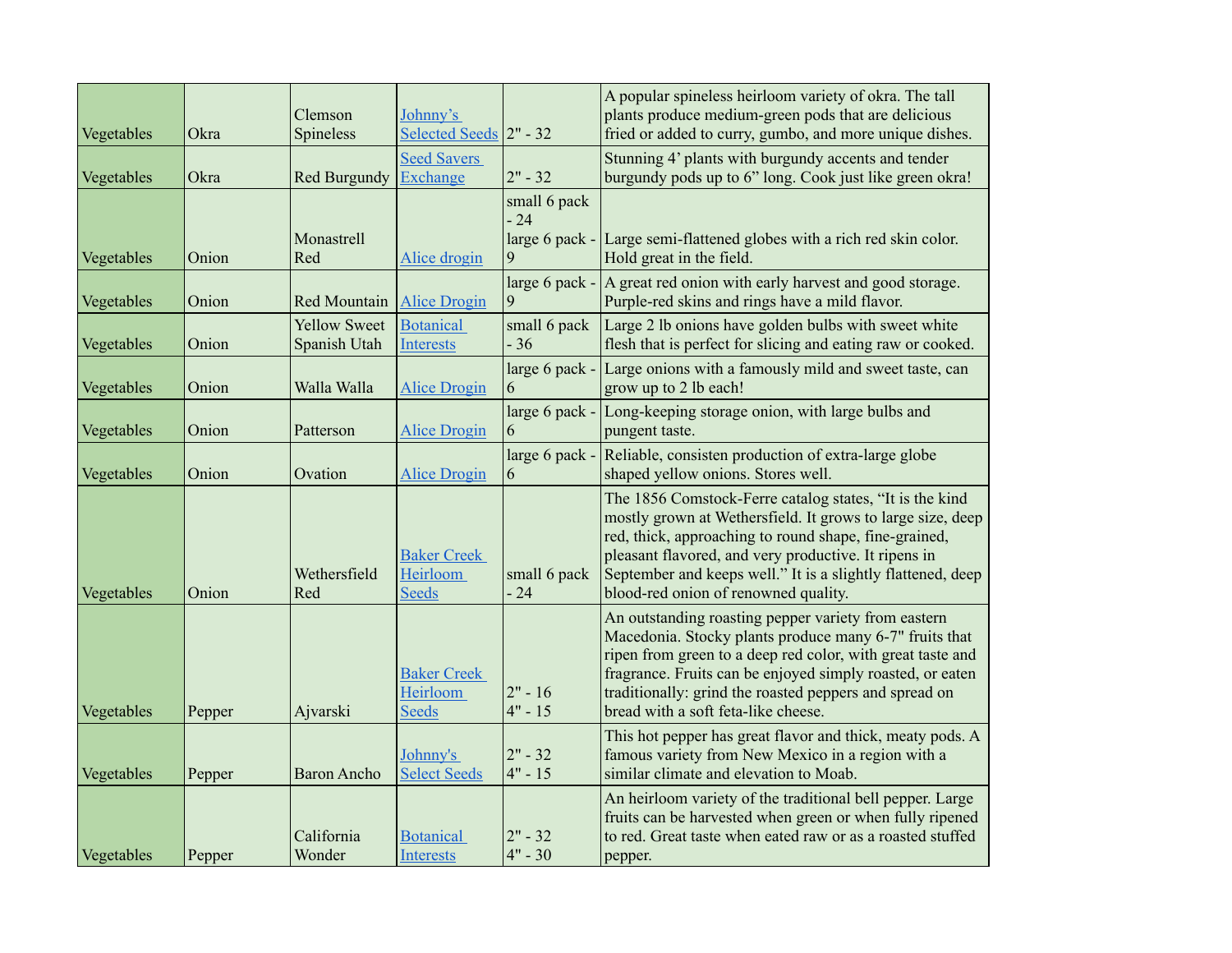| Vegetables | Pepper | Chile Chilaca<br>Pasila Bajilo | <b>Botanical</b><br>Interests              | $2" - 16$<br>$4" - 15$ | Pasilla means "little raisin" in Spanish, referring to this<br>pepper's dark brown, wrinkly dried form. Fresh chilaca<br>adds a great mild-spice flavor and character to sauces and<br>salsas, or can be dried and used in mole sauce.                         |
|------------|--------|--------------------------------|--------------------------------------------|------------------------|----------------------------------------------------------------------------------------------------------------------------------------------------------------------------------------------------------------------------------------------------------------|
| Vegetables | Pepper | Chimayó                        | <b>High Desert</b><br>Seeds and<br>Gardens | $2" - 32$<br>$4" - 30$ | An heirloom chile from the tiny New Mexican village<br>where it gets its namesake, a place with similar climate<br>and elevation to Moab. It matures early, and makes an<br>excellent chili powder that has a mild heat, with fruity,<br>deep chocolate notes. |
| Vegetables | Pepper | Habanada                       | <b>Baker Creek</b>                         | $2" - 16$<br>$4" - 15$ | The world's first truly heatless habanero! These<br>exceptional snacking peppers have all of the fruity and<br>floral notes of the habanero without any spice (even the<br>seeds are sweet and add to the flavor).                                             |
| Vegetables | Pepper | Habanero                       | Johnny's<br><b>Selected</b><br>Seeds.      | $2" - 32$<br>$4" - 30$ | Hot! Wrinkled fruits ripen from dark green to orange.<br>Extremely pungent with a delicious exotic sweetness that<br>accompanies the considerable heat. Small plants don't<br>take up much space. A great addition to salsas and fruit<br>jams.                |
| Vegetables | Pepper | Hot Rod<br>Serrano             | Johnny's<br>Selected<br>Seeds.             | $2" - 32$<br>$4" - 15$ | Hot! 'Hot Rod' is a traditional serrano with 3" fruits<br>borne on big plants over a long harvest period. The spicy<br>dark green fruits are eaten green but also make fine<br>chipotles if allowed to ripen to red. Proven producer at<br>YGP.                |
| Vegetables | Pepper | Jalafuego                      | <b>Botanical</b><br>Interests              | $2" - 16$<br>$4" - 15$ | Hot! These large jalapenos are great for stuffing. Pods<br>grow to avg. 4" long, and are hotter than traditional<br>jalapenos. They are delicious eaten fresh in salsa, or dried<br>and smoked for chipotles.                                                  |
| Vegetables | Pepper | Goddess                        | Johnny's<br><b>Seeds</b>                   | $2" - 16$<br>$4" - 15$ | Long, thick-walled, smooth fruits are borne on large<br>plants. Avg. 8-9" long, the fruits are mild when yellow<br>and moderately sweet when they ripen red. Best for<br>pickling due to their mild flavor, but also suitable for<br>fresh market.             |
| Vegetables | Pepper | Jalapeño                       | Johnny's<br>Selected<br>Seeds.             | $2" - 32$<br>$4" - 45$ | Hot! 'El Jefe' offers the best combination of earliness and<br>yield in a jalapeño. Fruits avg. 3-4" on large plants.                                                                                                                                          |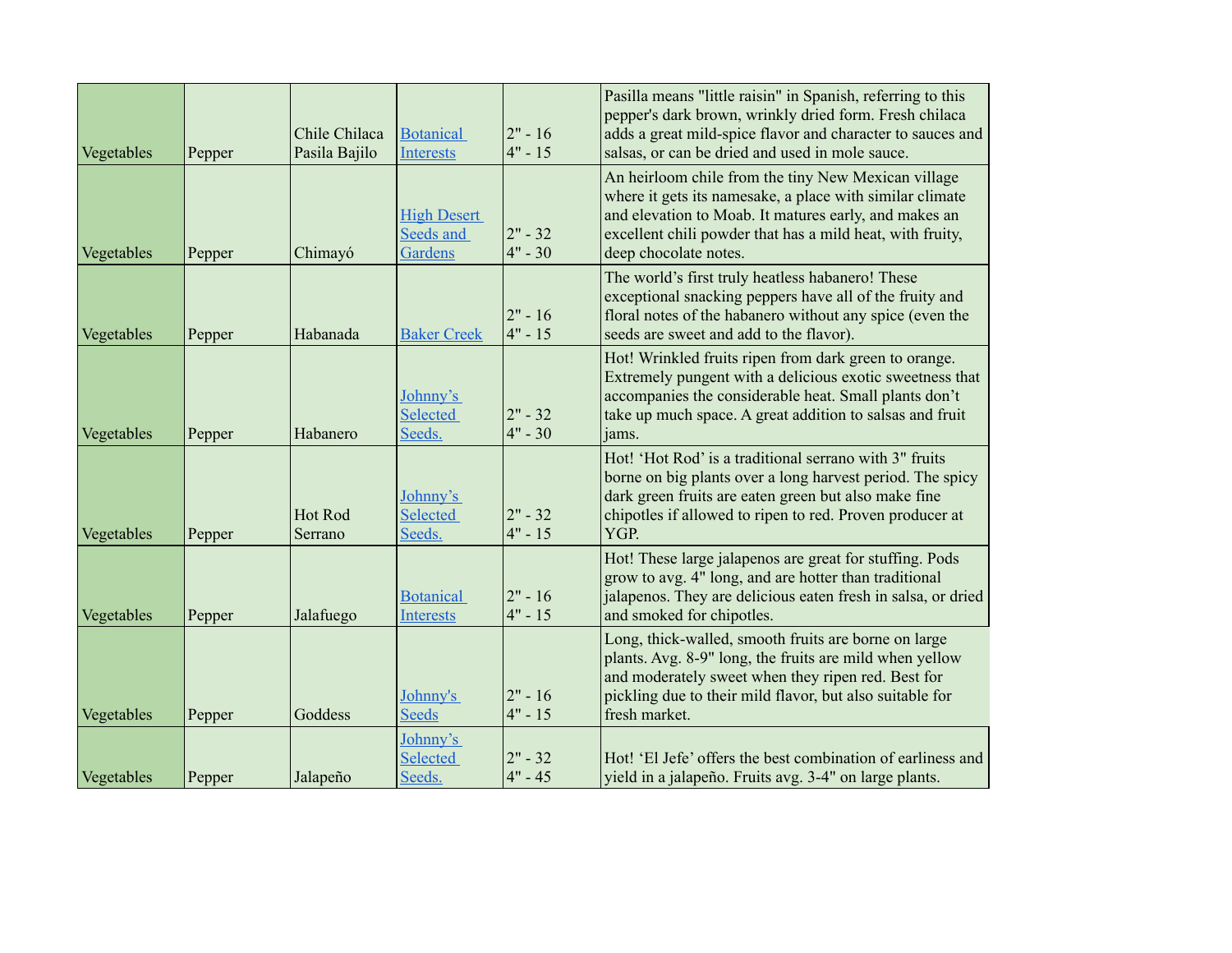| Vegetables | Pepper                       | Jimmy<br>Nardello     | <b>High Desert</b><br>Seed and<br>Gardens      | $2" - 32$<br>$4" - 15$ | This pepper has a legendary sweet, rich flavor. The plant<br>produces early-maturing long, thin, red Italian frying<br>peppers that are less vulnerable to sunscald. When<br>cooked, said to have the flavor of roasted apple.                                                                                    |
|------------|------------------------------|-----------------------|------------------------------------------------|------------------------|-------------------------------------------------------------------------------------------------------------------------------------------------------------------------------------------------------------------------------------------------------------------------------------------------------------------|
| Vegetables | Pepper                       | Lunchbox              | Johnny's<br>Selected<br>Seeds.                 | $2" - 32$<br>$4" - 60$ | Yellow and orange "Lunchbox" snack bell peppers have<br>been combined in this mix. These beautiful, mini-sized<br>peppers are remarkably sweet and flavorful. They are<br>delicious sautéed, as an addition to salads, and perfect for<br>a fresh snack. Dense foliage protects fruits from sunscald.             |
| Vegetables | Pepper                       | Numex Joe E<br>Parker | <b>Botanical</b><br><b>Interests</b>           | $2" - 48$<br>$4" - 45$ | Great multipurpose green chile for processing and fresh<br>use. Medium-tall plant; for many the most productive<br>traditional Anaheim type. Uniform fruits are the<br>traditional semi-flattened shape.                                                                                                          |
| Vegetables | Pepper                       | Gourmet<br>Orange     | <b>Territorial</b><br>Seed                     | $2" - 32$<br>$4" - 15$ | This Swiss variety matures early enough to get good<br>color before frost. It has heavy, thick walls, the<br>traditional blocky shape, and the sweetest flavor you'll<br>find in an orange pepper. Typically produces 6–12, 4-<br>lobed fruit per plant. Bell-shaped fruit are 3 inches wide<br>and 5 inches long |
| Vegetables | Pepper                       | Padron                | Johnny's<br>Selected Seeds 4" - 15             | $ 2" - 16$             | Hot! This heirloom variety is named after the town where<br>it originated. Harvest Padron peppers when they are 1-<br>1.5" long. About 1 out of 20 fruits will be hot, and the<br>rest mild. All the fruits become hot if allowed to grow 2-<br>3" long. Popular in Spanish tapas.                                |
| Vegetables | Pepper                       | Shishito              | Johnny's<br>Selected Seeds $4" - 15$           | $2" - 32$              | These rich and delicious thin skinned frying peppers are<br>flavorful and mostly mild. Best grilled or quickly<br>blistered in a hot skillet. What a treat!                                                                                                                                                       |
| Vegetables | Squash/Pumpk Birdhouse<br>in | Gourd                 | <b>Baker Creek</b><br>Heirloom<br><b>Seeds</b> | $3" - 18$              | A classic gourd for crafting. Larger, rounded blossom<br>end with a narrow neck and slightly bulbed stem end.<br>Harvest when the smooth, greenish rind turns white or<br>starts to brown. Dry for crafting into durable bottles,<br>birdhouses, etc. Trellis vines to save space.                                |
| Vegetables | Squash/Pumpk<br>in           | <b>Butternut</b>      | Johnny's<br>Selected<br>Seeds.                 | $3" - 36$              | Larger fruits with small seed cavities and thick, straight,<br>cylindrical necks. Flesh has smooth texture and sweet<br>flavor, particularly after 2 months of storage.                                                                                                                                           |
| Vegetables | Squash/Pumpk Pinnacle<br>in  | Spaghetti             | Johnny's<br>Selected<br>Seeds.                 | $3" - 18$              | Mid-sized spaghetti squash. Pinnacle has slightly a sweet,<br>nutty flavor, and bright yellow skin. Fruit weighs avg. 3<br>lbs, with very uniform size.                                                                                                                                                           |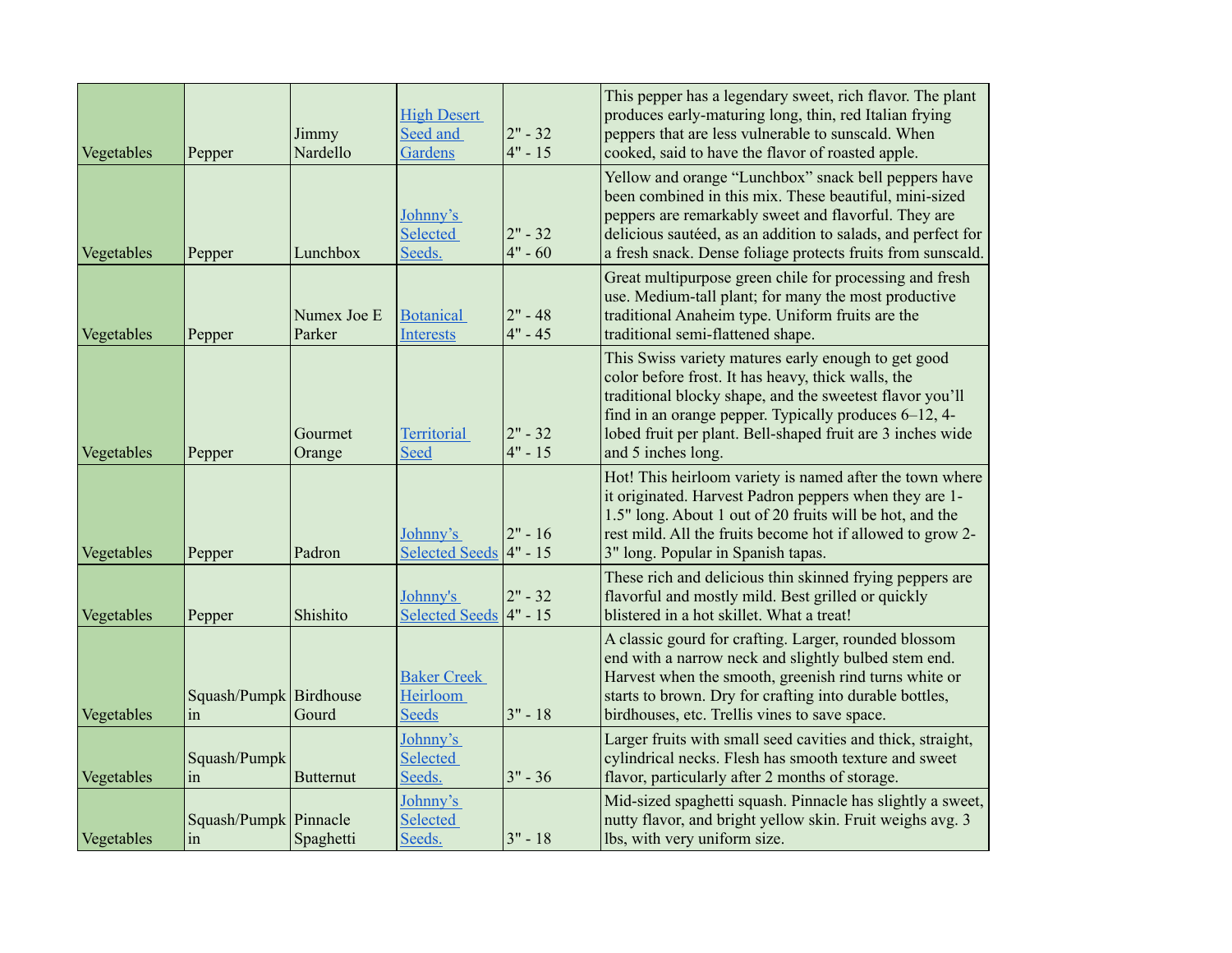| Vegetables | Squash/Pumpk<br>in                | <b>Sugar Pie</b>              | <b>Botanical</b><br>Interests                    | $3" - 18$              | 'Sugar Pie' has been the standard for making terrific pies,<br>soups, muffins, and casseroles. Small 6" fruits are also<br>good for carving table decor-sized jack o'lanterns. Stores<br>for months.                                                                                       |
|------------|-----------------------------------|-------------------------------|--------------------------------------------------|------------------------|--------------------------------------------------------------------------------------------------------------------------------------------------------------------------------------------------------------------------------------------------------------------------------------------|
| Vegetables | Squash/Pumpk Early Prolific<br>in | Straightneck                  | <b>Botanical</b><br><b>Interests</b>             | $3" - 36$              | This All-America Selections award winner is still a<br>favorite and for good reason! Thick, firm, fine-grained<br>delicious squash is ready to harvest in just 45 days!<br>Versatile summer squash can be eaten raw, pickled, or<br>cooked in innumerable ways, including in sweet breads. |
| Vegetables | Tomatillo                         | Superverde                    | <b>High Desert</b><br>Seed and<br>Gardens        | $2" - 32$              | These tomatillos are a tangy, zesty and sweet addition to<br>salsas, salad dressing or soups. This is an early maturing<br>variety that produces large fruit.                                                                                                                              |
| Vegetables | Tomatillo                         | De Milpa<br>Purple            | <b>Seed Savers</b><br>Exchange                   | $2" - 16$              | The tomatillo that grows wild in Mexican cornfields.<br>Very small $(3/4)$ purple-tinged fruits borne on 3-4' tall<br>plants. Fruit typically does not burst through husk when<br>ripe. Sharp flavor preferred by some cooks over other<br>tomatillos. 70-90 days from transplant.         |
| Vegetables | Tomato,<br>Cherry                 | Beam's<br><b>Yellow Pear</b>  | <b>Seed Savers</b><br>Exchange.                  | $2" - 32$<br>$4" - 30$ | Indeterminate, yellow pear-shaped cherry. The tall,<br>vigorous vines supply bright fruits with great flavor.<br>Perfect for salads or snacking, and looks great mixed in<br>with other cherry tomato varieties.                                                                           |
| Vegetables | Tomato,<br>Cherry                 | Esterina                      | <b>High Mowing</b>                               | $2" - 16$<br>$4" - 15$ | Indeterminate yellow cherry. This vigorous variety is<br>often earliest to ripen, and produces an incredible amount<br>of sugar-sweet fruit all season.                                                                                                                                    |
| Vegetables | Tomato,<br>Cherry                 | Indigo Cherry<br><b>Drops</b> | Johnny's<br>Selected Seeds 4" - 30               | $2" - 16$              | Indeterminate indigo cherry. Striking, dark blue<br>coloration and red flesh in this improved indigo variety.<br>A vigorous plant with large clusters of fruit.                                                                                                                            |
| Vegetables | Tomato,<br>Cherry                 | <b>Isis Candy</b><br>Cherry   | <b>Baker Creek</b><br>Heirloom<br><b>Seeds</b>   | $4" - 20$              | Delightful, round, one-inch fruit may vary in shades and<br>blush patterns of reds to yellows, usually with golden<br>flesh. Typically carries an intriguing "cat's eye" or star in<br>yellow on the blossom end. The flavor is outstandingly<br>sweet and fruity. Kids adore them.        |
| Vegetables | Tomato,<br>Cherry                 | Galina                        | <b>Snake River</b><br><b>Seed</b><br>Cooperative | $2" - 32$              | Bright-yellow cherry with unique, perfectly balanced,<br>subtly sweet, complex flavour and a thinner skin. Fruits<br>grow to about $2.5$ cm $(1")$ in diameter and resist cracking.<br>Indeterminate vines to $2 \text{ m} (6')$ long.                                                     |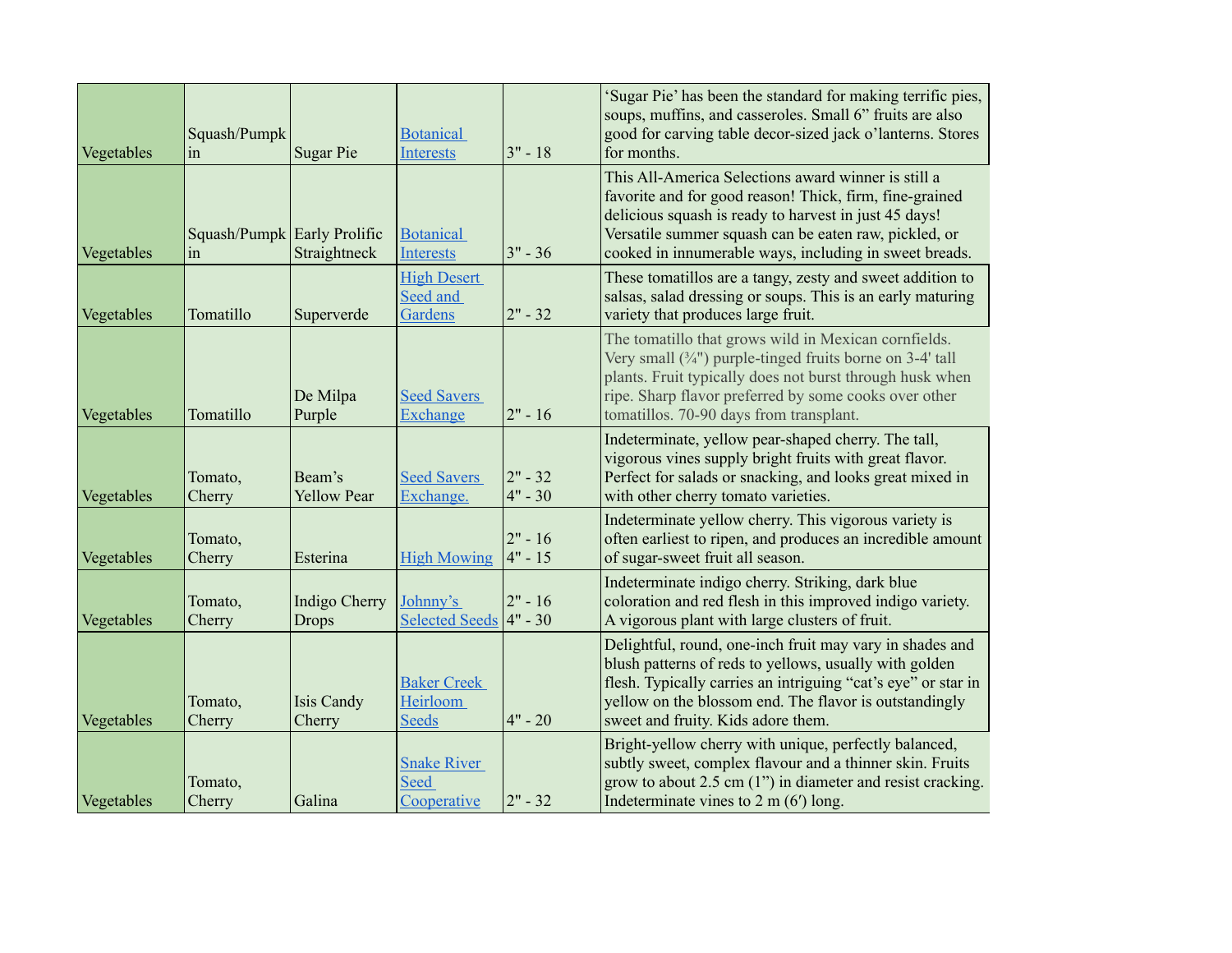| Vegetables | Tomato,<br>Cherry         | Juliet                       | <b>Botanical</b><br><b>Interests</b>             | $ 2" - 32 $<br>$4" - 15$ | Indeterminate mini-roma cherry tomato similar to Juliet<br>tomatoes. Deep red, shiny fruits with 12-18 fruits per<br>cluster. Delicious, rich tomato taste for salads, salsa and<br>fresh pasta sauce. Keeps for days on the counter. The low<br>moisture fruits are very well suited for sun drying.                                   |
|------------|---------------------------|------------------------------|--------------------------------------------------|--------------------------|-----------------------------------------------------------------------------------------------------------------------------------------------------------------------------------------------------------------------------------------------------------------------------------------------------------------------------------------|
| Vegetables | Tomato,<br>Cherry         | <b>Russian House</b>         | Grand<br>Prismatic Seed 2" - 16                  |                          | Determinate dwarf cherry. Cute little tomato plant<br>bearing tasty red cherries, these dwarf 18" tall plants are<br>best suited for containers, and can be brought in for the<br>winter and kept perennially as house plants, as the name<br>suggests. The originator of this heritage seed has 12 year<br>old plants of this variety! |
| Vegetables | Tomato,<br>Cherry         | <b>Black Cherry</b>          | <b>Snake River</b><br><b>Seed</b><br>Cooperative | $ 4" - 15$               | Indeterminate heirloom that produces ample large (1.5)<br>in), dusky purple cherries prized for their complex, juicy,<br>smoky-sweet flavor. A farm favorite! Vines are large, so<br>plant and space accordingly. Takes awhile to come on,<br>but it's well worth the wait!                                                             |
| Vegetables | Tomato,<br>Cherry         | Sungold                      | Johnny's<br>Selected<br>Seeds.                   | $2" - 64$<br>$4" - 45$   | Indeterminate orange cherry. Exceptionally sweet fruit.<br>Famously vigorous plants start yielding early and bear<br>right through the season.                                                                                                                                                                                          |
| Vegetables | Tomato,<br>Cherry         | Sunrise<br><b>Bumble Bee</b> | Johnny's<br>Selected<br>Seeds.                   | $-12$                    | Indeterminate, yellow cherry tomato with red stripes and<br>pink interior marbling. Gorgeous combination of yellows<br>4" and reds, inside and out. Excellent sweet and tangy<br>flavor.                                                                                                                                                |
| Vegetables | Tomato,<br>Cherry         | Supersweet<br>100            | Johnny's<br>Selected<br>Seeds.                   | $2" - 48$<br>$4" - 45$   | Indeterminate red cherry tomatoes bursting with sugary<br>flavor. The scarlet, cherry-sized fruits are produced in<br>long pendulous clusters right up to frost.                                                                                                                                                                        |
| Vegetables | Tomato,<br>Cocktail       | Jaune Flamme                 | <b>Seed Savers</b><br>Exchange.                  | $ 2" - 32 $<br>$4" - 30$ | A YGP favorite. Indeterminate, with smallish apricot-<br>orange fruits can grow to 4 oz, great for snacking and<br>salads. Highly productive. They maintain their rich<br>orange color even when dried.                                                                                                                                 |
| Vegetables | Tomato, Paste Amish Paste |                              | <b>Baker Creek</b>                               | $2" - 48$<br>$4" - 30$   | Many seed savers believe this is the ultimate paste<br>tomato. Giant, blocky, Roma type tomatoes have<br>delicious red flesh that is perfect for paste and canning. It<br>has world-class flavor and comes from an Amish<br>community in Wisconsin.                                                                                     |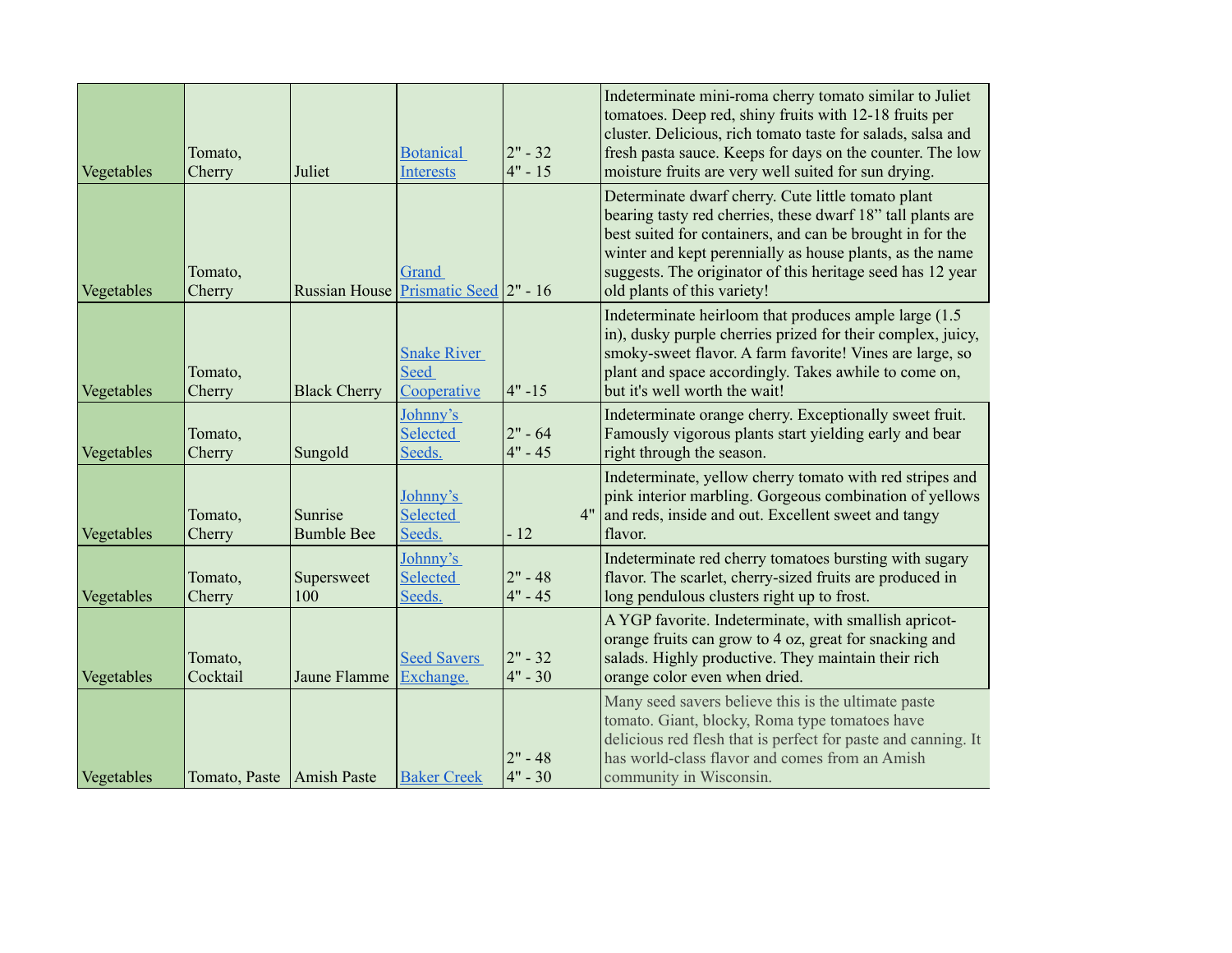| Vegetables | Tomato, Paste                 | San Marzano<br>$\prod$ | Johnny's<br>Selected<br>Seeds.                 | $2" - 48$<br>$4" - 30$  | Indeterminate paste. High-quality strain of this classic<br>heirloom paste tomato. San Marzano is considered one of<br>the best paste tomatoes of all time, with old-world look<br>and taste. Whole 4–6 oz. tomatoes peel easily and cook<br>down quickly. This strain has a very traditional San<br>Marzano shape and appearance as well as a vibrant red<br>color.                 |
|------------|-------------------------------|------------------------|------------------------------------------------|-------------------------|--------------------------------------------------------------------------------------------------------------------------------------------------------------------------------------------------------------------------------------------------------------------------------------------------------------------------------------------------------------------------------------|
| Vegetables | Tomato, Slicer Purple         | Cherokee               | Johnny's<br>Selected<br>Seeds.                 | $2" - 48$<br>$4" - 45$  | Indeterminate slicer with full flavor. The famously rich<br>flavor and texture make this a colorful favorite among<br>heirloom enthusiasts. Medium-large, flattened globe, 8-<br>12 oz. fruits. Color is dusky pink with dark shoulders.<br>Interior ranges from purple to brown to green. Relatively<br>short vines.                                                                |
| Vegetables | Tomato, Slicer   Yellow       | Dr. Wyche's            | <b>Seed Savers</b><br>Exchange.                | $ 2" - 16$<br>$4" - 30$ | Indeterminate yellow slicer. This variety has bright,<br>golden yellow fruits that grow up to 1 lb. Meaty flesh<br>with good flavor and high yields. A star producer at YGP<br>in 2019, which was a relatively weak tomato year.                                                                                                                                                     |
| Vegetables | Tomato, Slicer Fresh          | Mountain               | Johnny's<br><b>Select Seeds</b>                | $2" - 16$<br>$4" - 30$  | Determinate red slicers. Vigorous plants are high<br>yielding, and produce plenty of leaf cover to protect<br>against hot summer days. Great, reliable tomato with<br>good flavor. Determinate production provides many ripe<br>tomatoes at once - the perfect variety for preserving!                                                                                               |
| Vegetables | Tomato, Slicer   Paul Robeson |                        | <b>Baker Creek</b><br>Heirloom<br><b>Seeds</b> | $2" - 16$<br>$4" - 30$  | Indeterminate slicer. This tomato has close to a cult<br>following among tomato connoisseurs. This slicer has a<br>gorgeous purple-red colour and a distinctively sweet,<br>smoky flavour. Named in honor of the actor, opera<br>singer, and civil-rights advocate Paul Robeson.                                                                                                     |
| Vegetables | Tomato, Slicer Carbon         |                        | Johnny's<br><b>Select Seeds</b>                | $ 2" - 16$<br>$4" - 30$ | Delicious, highly productive black heirloom. Resists<br>cracking and cat-facing better than other large, black<br>heirlooms, producing a higher proportion of marketable<br>fruit. Blocky-round, 10-14 oz. fruit with dark olive<br>shoulders fading into a very dark, brick red. Boasts the<br>signature rich flavor and meaty texture of a classic black<br>tomato. Indeterminate. |
| Vegetables | Tomato, Slicer Brandywine     | Red                    | Johnny's<br>Selected Seeds $4" - 45$           | $2" - 48$               | Indeterminate slicer. An all-time classic heirloom with a<br>luscious flavor described as rich, loud, and distinctively<br>spicy. Large, semi-flattened, deep-red fruit on large<br>vines. This variety comes from the "Quisenberry" strain,<br>and is considered one of the best.                                                                                                   |